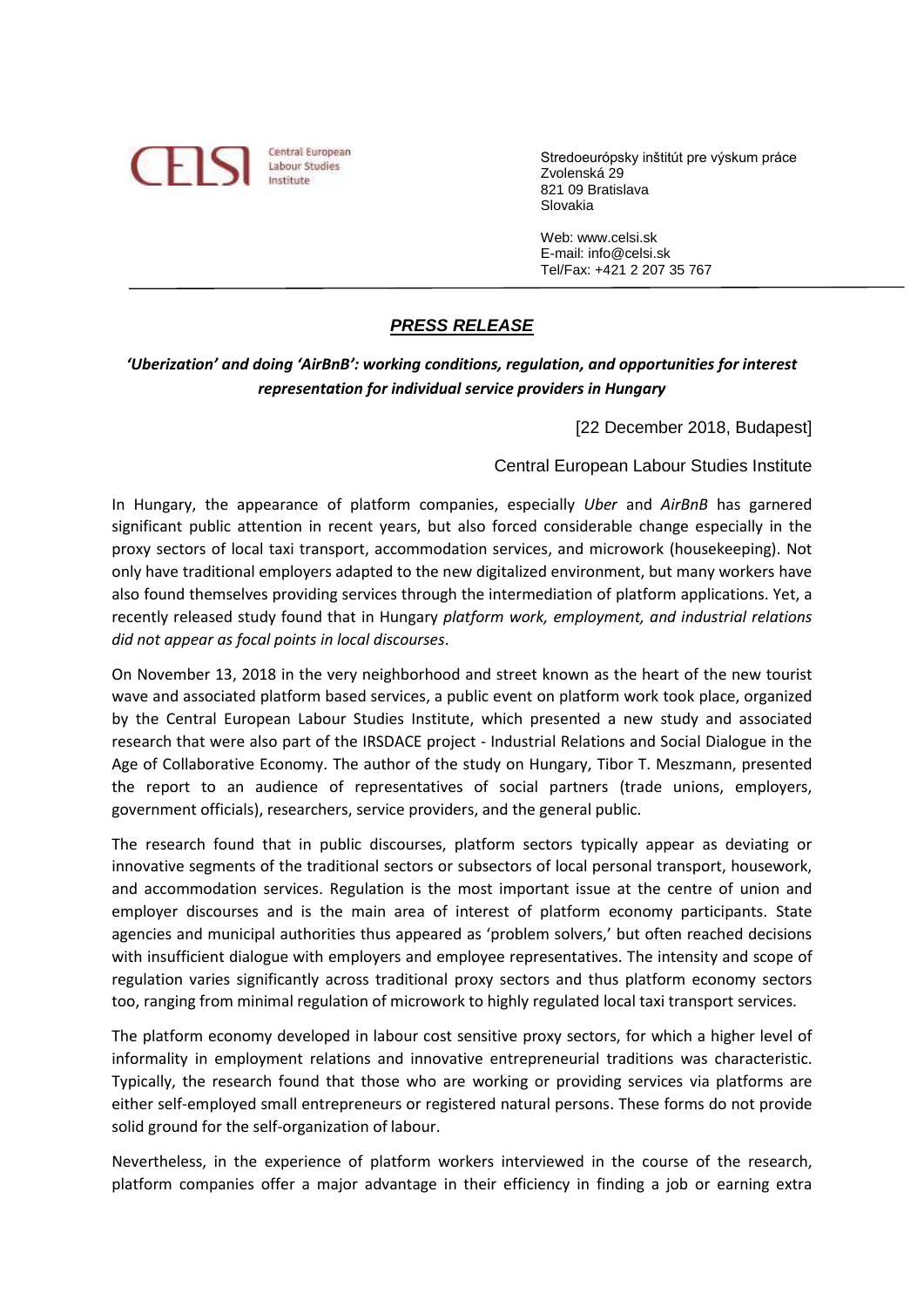income. Some disadvantages were also stressed: individualization of risks and lack of preparation for novices in the sector, for example. As 'platform workers' identify themselves mostly as service providers, the possibility of interest articulation via trade unions or alternative organizations is typically not recognized.

The study also found that although trade unions are aware of some of these emerging issues, they have much different priorities and limited capacities to organize individual workers. The strongest employers in traditional sectors are interested in fair competition with stricter regulations and their implementation, while platforms companies typically present themselves not as employers but as innovative, alternative enterprises, and they are mostly invisible in public. Social dialogue in the traditional sectors is weak and only sporadically addresses issues related to the platform economy.

At the recent event, two other presentations also took place. Maria Sedlakova (CELSI) outlined the main findings of her research in the platform economy in Slovakia, and Marta Kahancova presented findings from other EU countries involved in the IRSDACE project. Following this, a panel discussion took place on the relevance of the Hungary report with the participation of Lajos Böröcz, general secretary of a national level employer organization in tourism and accommodation VIMOSZ (Vendéglátóipari, Idegenforgalmi Munkaadók Országos Szövetsége), Balázs Schumicky president of an association of appartment rentiers (MAKE – Magyar ApartmanKiadók Egyesülete), and Melinda Kelemen, a trade union expert from the LIGA trade union confederation.

Panelists agreed that the research on platform economy in Hungary is an important first step in understanding new economic realities. Although interests were often different, representatives of large and micro employers and service providers in the sector reported a recent improvement in communication with and inclusion into dialogue over regulations with the *Hungarian Tourism Agency*. As stressed especially by the trade union expert, state regulations of platform services in accommodation do not address employment issues, and that workers and the self-employed also lack channels through which they might exercise influence over the regulatory environment that affects their everyday work.

## **About the project**

Funded by DG EMPL of the European Commission, the IRSDACE project aimed to identify how traditional players in the labour market, e.g. trade unions, employers' associations, member states and the EU, experience and respond to the collaborative economy. The project started in January 2017, finishing in December 2018. CEPS is the project coordinator in a partnership with IZA (DE), FAOS at the University of Copenhagen (DK), Fundación Alternativas (ES) and CELSI (SK). IRSDACE had five main tasks: i) conceptualisation of platform work, its place in the labour market, employment policy and industrial relations; ii) analysis of discourse on platform economy among established industrial relations actors; iii) assessment of the implications of workers' experience with the platform economy for industrial relations and social dialogue; iv) comparative analysis of national experiences; and v) analysis of how EU-level employment policy and the industrial relations agenda should respond to the emergence of work in the platforms economy. The research focused on three sectors of the platform economy: local transport (taxi services), accommodation services, and microservices.

Seven country case studies have been produced in this project covering Belgium, France, Germany, Slovakia, Hungary, Spain and Denmark. The country case studies were prepared based on literature reviews, interviews and country focus groups. The reports show both the perspectives of industrial